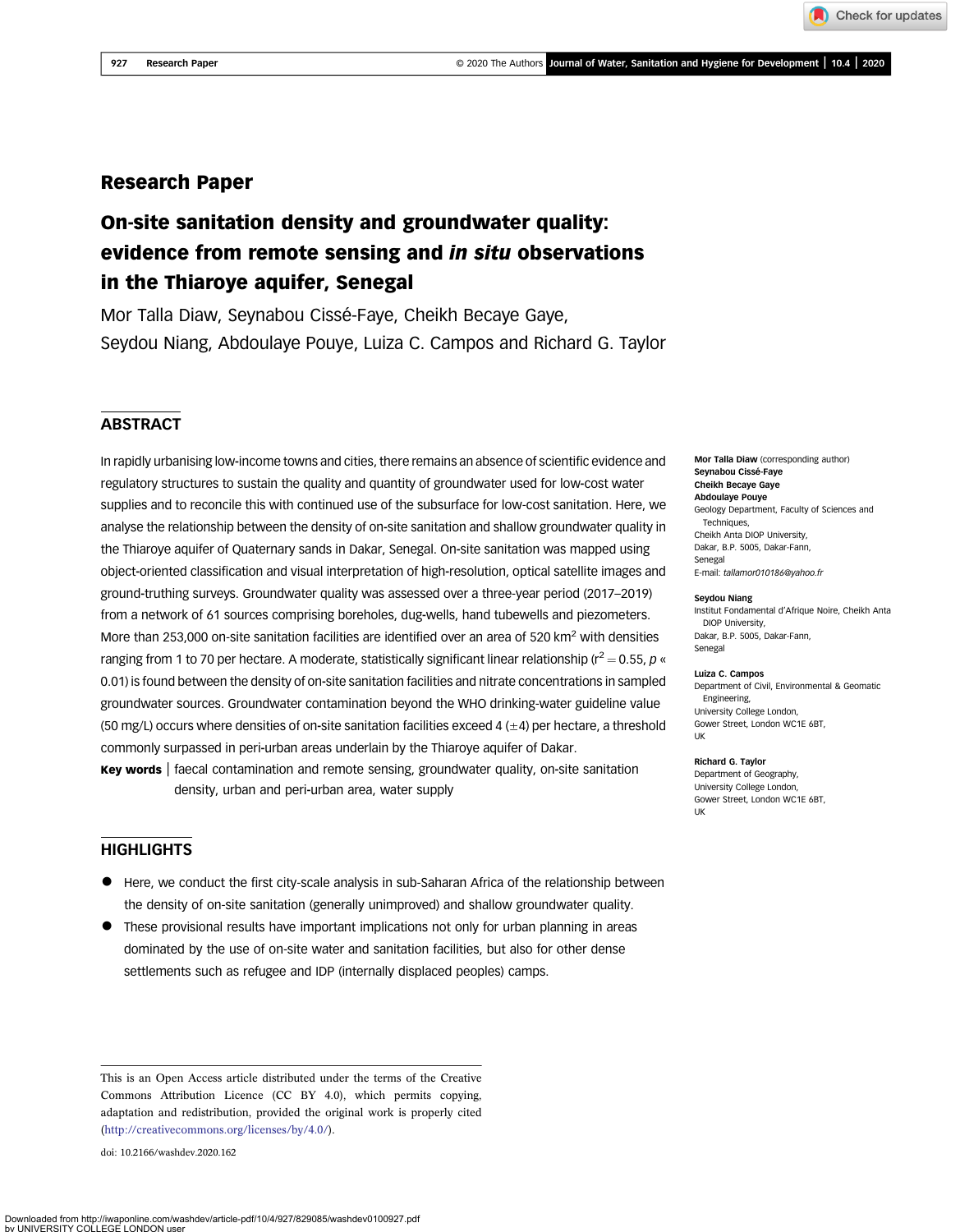### INTRODUCTION

Groundwater is a climate-resilient source of freshwater in sub-Saharan Africa [\(Cuthbert](#page-11-0) et al. 2019), playing a vital role in sustaining improved access to safe water in pursuit of United Nations Sustainable Development Goal 6 – water and sanitation for all by 2030. The strategic importance of groundwater in urban areas lies additionally in: (1) its lower vulnerability to contamination relative to surface waters reducing treatment costs, and (2) its capacity for phased investment ([Adelana & MacDonald](#page-10-0) 2008; [Foster](#page-11-0) et al. 2018; [Olago](#page-11-0) 2019). The last two decades have witnessed substantial growth in the use of groundwater in towns and cities across sub-Saharan Africa, both alone (e.g. Dodoma, Tanzania) and in conjunction with surface water (e.g. Cape Town, South Africa; Dar es Salaam, Tanzania) ([Taylor](#page-12-0) et al. 2004a; [Lapworth](#page-11-0) et al. 2017; Gave [& Tindimugaya](#page-11-0) 2019; [Olivier & Xu](#page-11-0) 2019). The distributed nature of groundwater enables individuals to construct private, on-site groundwater sources (e.g. boreholes, shallow wells, and protected springs). The proportion of urban dwellers in sub-Saharan Africa served by piped water supplies has declined over the last three decades [\(Tucker](#page-12-0) [et al.](#page-12-0) 2014; [Foster & Chilton](#page-11-0) 2017), whereas the proportion of on-site sources or self-supply has risen considerably ([Healy](#page-11-0)  $et$  al. 2018).

Increased use of the urban groundwater commons in sub-Saharan Africa is constrained quantitatively by competitive abstraction ([Diouf](#page-11-0) 2012) and qualitatively by seawater intrusion in coastal aquifers (e.g. [Diouf](#page-11-0) 2012; [Comte](#page-11-0) et al. 2016) and use of the shallow subsurface to contain faecal waste through on-site sanitation ([Kulabako](#page-11-0) et al. 2007; [Taylor](#page-12-0) et al. 2009; [Kiptum & Ndambuki](#page-11-0) 2012; [Okotto](#page-11-0) [et al.](#page-11-0) 2015; [Nayebare](#page-11-0) et al. 2020; [Sorensen](#page-12-0) et al. 2020). For the latter, the risk to groundwater quality derives from faecal effluent, rich in organic nitrogen (urea:  $CO (NH<sub>2</sub>)<sub>2</sub>$ ), chloride, and pathogenic microorganisms, that drains from on-site sanitation (e.g. pit latrines, septic tanks) into the surrounding soil. Mineralisation of this organic nitrogen (i.e. nitrification) then produces substantial concentrations of nitrate in the leachate (e.g. [Harman](#page-11-0) et al.  $1996$ ; [Buss](#page-10-0) [et al.](#page-10-0) 2005). In most cities in sub-Saharan Africa, conventional sewerage serves only a small proportion of the urban population so that on-site sanitation is the dominant form of provision ([Morella](#page-11-0) et al. 2008; [UNICEF and WHO](#page-12-0) ). Conjunctive use of the subsurface to provide a source of safe water and repository of faecal effluent requires careful management, supported by effective policies and informed by science ([Olago](#page-11-0) 2019).

Research to date has focused on protecting groundwater sources from faecal contamination in African towns and cities, and is dominated by local-scale analyses evaluating setback (safe) distances between 'source', on-site sanitation facility, and 'receptor', an individual ground-water-fed waterpoint (e.g. [ARGOSS](#page-10-0) 2001; [Howard](#page-11-0) et al.  $2003$ ; [DEW POINT and DFID](#page-11-0)  $2007$ ; [Mbaka](#page-11-0) et al.  $2017$ ). Such approaches are better suited to rural or low-density settlements where individual sources and receptors can be readily identified. Far fewer studies (e.g. [Wright](#page-12-0) et al.  $20I2$ ; [Templeton](#page-12-0) et al.  $20I5$ ) have examined the relationship between the density of on-site facilities from multiple locations and groundwater quality sampled from multiple receptors. [Templeton](#page-12-0) et al.  $(2015)$  used a numerical model to estimate the impact of faecal effluent from pit latrines on nitrate concentrations in shallow groundwater that was informed by observations from three cities in West Africa including Abidjan (Ivory Coast), Abomey-Calavi (Benin), and Dakar (Senegal). [Wright](#page-12-0) et al. (2012) conducted ground-based mapping of pit latrines and shallow wells over an area of ~4 km<sup>2</sup> in Kisumu (Kenya) and found the number of pit latrines within a radius of 100 m correlated significantly ( $p = 0.004$ ) with nitrate concentrations sampled from shallow wells.

Here, we conduct the first city-scale analysis in sub-Saharan Africa of the relationship between the density of on-site sanitation (generally unimproved) and shallow groundwater quality within an unconsolidated Quaternary sand aquifer in the Thiaroye area of Dakar (Senegal). To map the density of on-site sanitation facilities over an area of ∼520 km2 , we apply an object-oriented classification and visual interpretation of high-resolution, optical satellite imagery (i.e. Quickbird, Geoeye, Orbview), supported by extensive ground-truthing surveys. The density of on-site sanitation facilities (generally unimproved) is then

Downloaded from http://iwaponline.com/washdev/article-pdf/10/4/927/829085/washdev0100927.pdf by UNIVERSITY COLLEGE LONDON user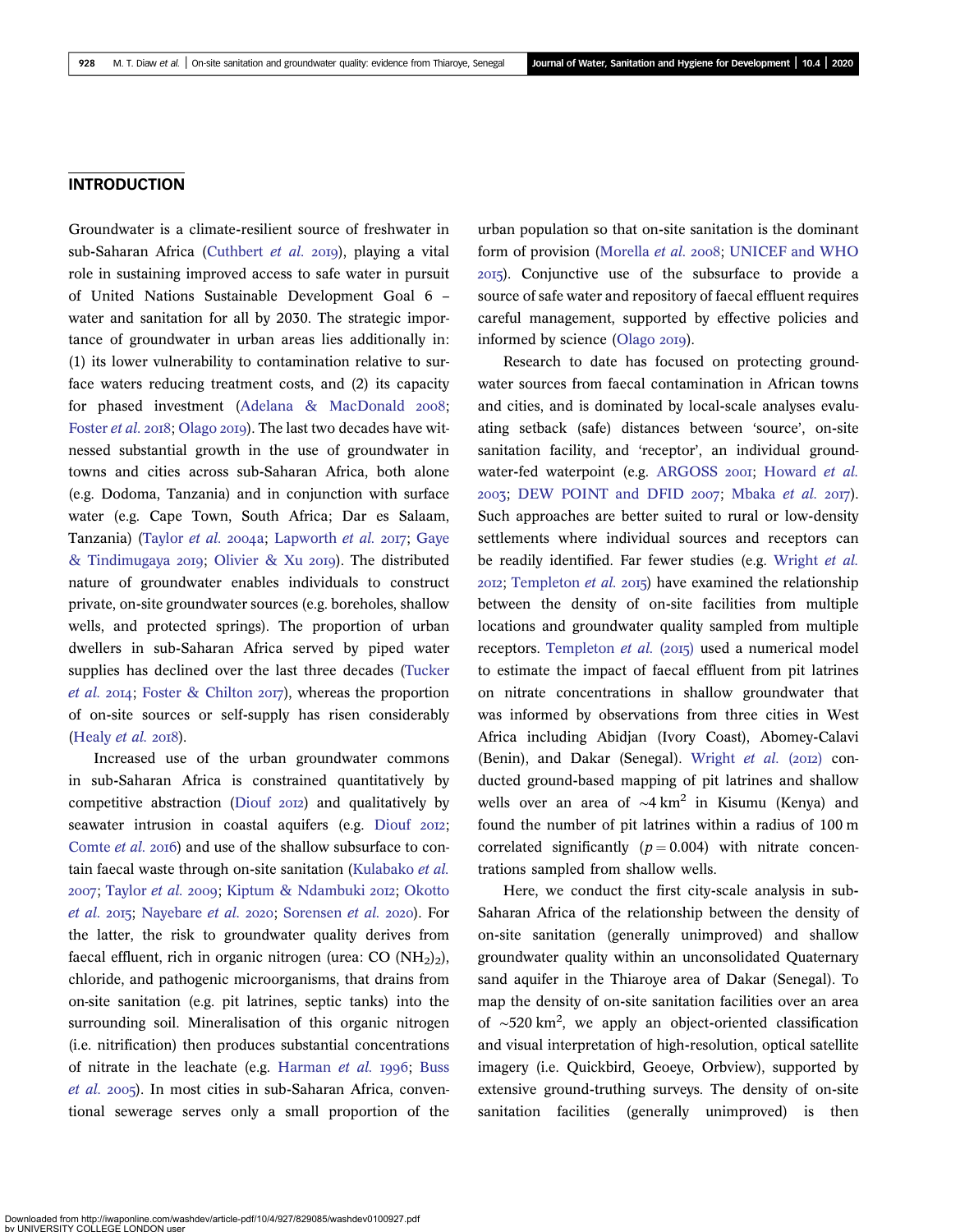<span id="page-2-0"></span>compared to observed concentrations of faecal contamination from solutes (nitrate) and bacteria (Escherichia coli) sampled from 61 shallow ground-water sources over three years (2017–2019) to assess their association (dependency). Key intended outcomes of this city-scale analysis include an improved understanding of the capacity of this unconsolidated sand aquifer to attenuate faecal effluent from on-site sanitation facilities and guidance concerning the carrying capacity of the aquifer to provide safe water and store faecal waste.

### MATERIALS AND METHODS

#### Study area

The study area lies within the Thiaroye shallow aquifer on the Cap Vert Peninsula (Figure 1) and extends from the head of the Dakar peninsula to Kayar Township (longitudes  $17^{\circ}25'$  to  $17^{\circ}17'$  W and latitudes  $14^{\circ}49'$  to  $14^{\circ}43'$  N). The peninsular climate of Cap Vert is semi-arid with a short rainy season, which lasts from June to October. Mean annual rainfall is 410 mm (1961–1990) but exhibits substantial inter-annual variability with a low of 373 mm in 1979 and a recently recorded high of 550 mm in 2019; recent monitoring records feature gaps. Mean daily temperatures range between 19 and 29  $\degree$ C; potential evapotranspiration ranges from 1,800 to 2,100 mm/year. The Thiaroye aquifer comprises unconsolidated Quaternary sands with intercalations of sandy clay in places. Its thickness varies between 5 m (southeast) to 40 m (west) and 75 m (northwest). Hydraulic conductivity (K) of the unconfined aquifer ranges from  $10^{-3}$  to  $10^{-5}$  m/s [\(Cissé Faye](#page-10-0) *et al.* 2001) and specific yield is estimated to be ∼0.20 from pumping tests and laboratory column tests [\(Diédhiou](#page-11-0) et al. 2012).

The study area, located within the departments of Guédiawaye, Pikine, and Rufisque as well as part of the Thiès region (Figure 1), is home to more than 1.6 million people, 11% of the national population and 52.5% of the population of Dakar ([ANSD](#page-10-0) 2016). It is bounded to the west, north and south by the Atlantic Ocean and to the east by the cliff of Thiès. Population densities can reach up to 9,589 people



Figure 1 | Map of the Thiaroye and Infrabasaltic aquifers underlying Dakar on the Cap Vert peninsula showing areas of predominant sanitation facilities; inset maps provide the geographical context of Senegal and Cap Vert peninsula.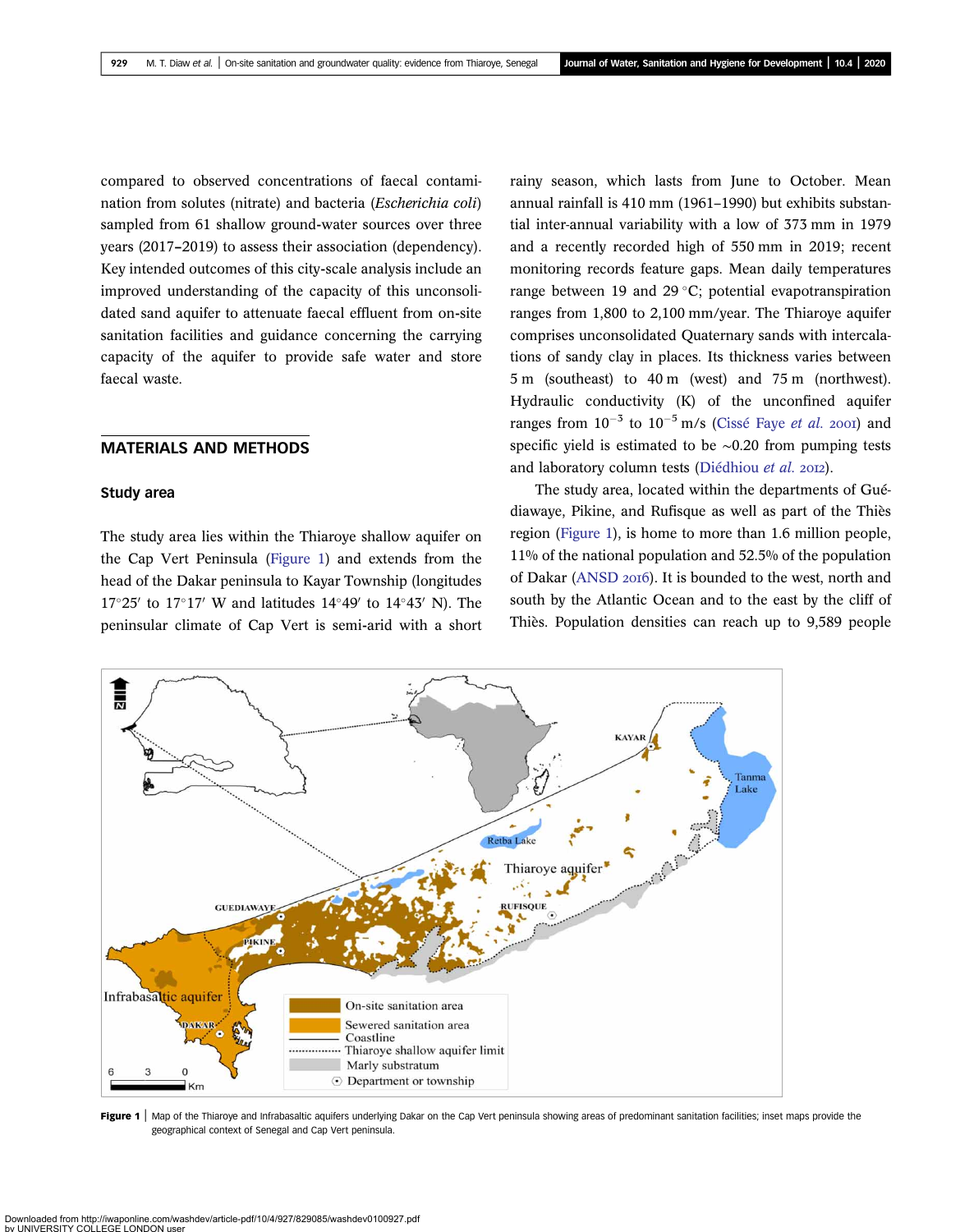per km<sup>2</sup> with an average household size of 6 individuals. Sanitation provision in the study area derives from on-site systems that consist almost entirely of septic tanks; access to on-site sanitation is estimated to be ∼95% ([ONAS](#page-12-0) 2010). Faecal loading from septic-tank effluent has progressively contaminated the Thiaroye aquifer ([Diédhiou](#page-11-0) 2011) from which abstraction for public water supplies has declined by 84% from  $3.7 \times 10^6 \text{ m}^3/\text{year}$  in 1968 to  $5.9 \times 10^5 \text{ m}^3/\text{year}$ year in 2009 [\(Diouf](#page-11-0) 2012). Groundwater still supplies nearly 50% of the water withdrawn in Dakar for domestic purposes but because of the high faecal contamination, this groundwater is now almost entirely imported from deep aquifers outside of Dakar. Small-scale abstractions from the Thiaroye aquifer still occur via some boreholes, dug-wells and hand-tubewells. Previous studies examining stable-isotope ratios ( $\delta^{15}N_{NO3}$ ,  $\delta^{18}O_{NO3}$ ) trace high nitrate concentrations to faecal sources ([Diédhiou](#page-11-0) 2011).

#### Mapping of on-site sanitation facilities

Mapping of on-site sanitation facilities began with the imposition of a grid in QGIS (v. 2.18.4) on the area underlain by Quaternary sands in the Cap Vert Peninsula. An object-oriented classification [\(Hájek](#page-11-0) 2012) of high-resolution satellite images (Quickbird, 6 December 2016) was then performed in Envi (v. 5.1) that required a lengthy (nine-month), painstaking supervision process informed by visual photointerpretations and field surveys (10–17 March 2018). As individual on-site sanitation facilities such as septic tanks could not be identified directly, we employed the assumption that each house or, more specifically roof of a house, possessed one septic tank or pit latrine. Auxiliary images [Geoeye (November 10, 2012), Orbview (November 20, 2009)] were used to assist the interpretation of optical imagery and to select training samples and validation points for classification (Table 1). Through this approach we estimated the number of on-site sanitation facilities within a hectare  $(100 \times 100 \text{ m})$  grid across the unsaturated zone of the shallow aquifer over a total area of  $520 \text{ km}^2$  comprising 51,500 grids.

Classification of the Quickbird satellite imagery required preliminary processing (i.e. calibration, radiometric enhancement and geometric correction) and an object-oriented classification with segmentation process. Radiometric Table 1 | Optical satellite images used in the analysis of on-site sanitation density in the Thiaroye aquifer of Dakar

| <b>Type of satellite image</b><br>and use          | <b>Acquisition date</b>  | <b>Resolution (m) Source</b> |              |
|----------------------------------------------------|--------------------------|------------------------------|--------------|
| Classified and<br>interpreted image<br>(Quickbird) | December 6,<br>2016      | 0.6                          | Digital Gobe |
| Interpreted auxiliary<br>image (Orbview)           | November 20, 1.6<br>2009 |                              | Orbview      |
| Interpreted auxiliary<br>image (Geoeve)            | November<br>10, 2012     | 0.6                          | Geoeve       |

calibration of satellite imagery makes it possible to convert the digital signal recorded by the satellite into a physical variable such as radiance in order to discern objects and select learning samples. Radiometric enhancement stretches the histogram of the satellite image (coded to 8 bits) so that it extends across the whole range of radiometric responses (i.e. 1–255 patterns). An accuracy assessment was then undertaken to assess classification errors. For each of the 10 classes, 100 test pixels were created at points visually identified as the referenced class in the imagery and then compared with the corresponding location in the classified image for accuracy. The overall performance of the classification gives very satisfactory results with an overall accuracy of 93% and a Kappa index of the order of 0.93 [\(Table 2\)](#page-4-0).

The object-oriented classification was preceded by segmentation which allowed us to refine the object-oriented classification by reducing as much as possible spectral confusions. This process made it possible to map surfaces occupied by houses based not only on their spectral values but also on their morphological characteristics. As a result, the analysis was able to discriminate as best as possible areas occupied by the houses from areas not occupied by the houses. Ground-truthing field surveys were facilitated by consulting cadastral maps of each district community to obtain an overview of the average size of houses, usually  $15 \times 10$  m, but occasionally  $7.5 \times 10$  m. Field surveys were conducted along 10 well-distributed, validation grid transects  $(200 \times 300 \text{ m})$  with the aid of GPS-marked boundaries. During these, the location of encountered houses and type of on-site sanitation facilities (e.g. septic tanks, pit latrines) were recorded; 1,267 houses were visited to validate mapping of on-site sanitation facilities.

online.com/washdev/article-pdf/10/4/927/829085/washdev0100927.pdf **Downloaded from http://iwaponline.com/wa**<br>by UNIVERSITY COLLEGE LONDON use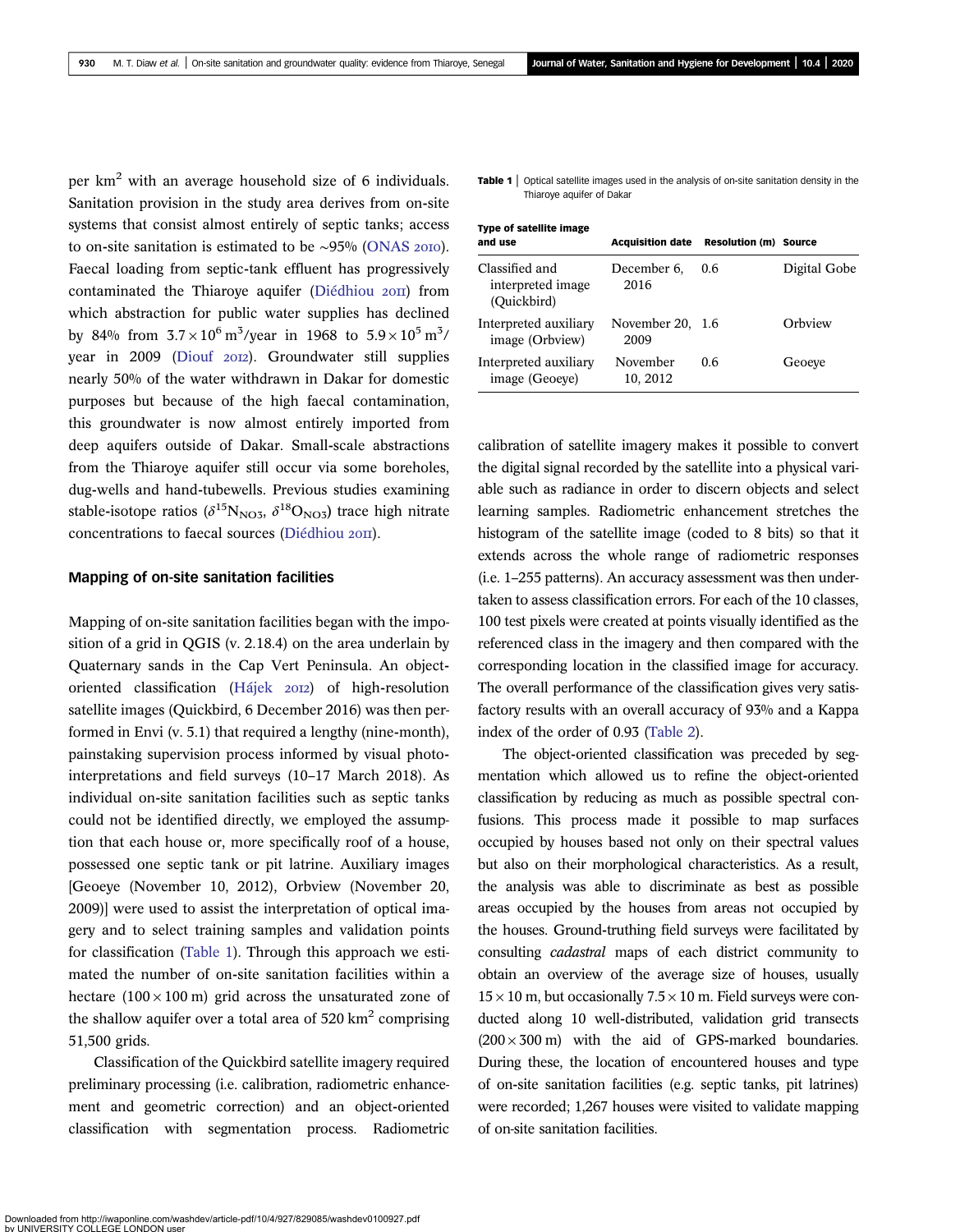| <b>Class value</b> | $c_{o}$          | $c_{1}$          | $C_{2}$          | $C_3$            | $C_4$            | C <sub>5</sub> | $C_6$            | C <sub>7</sub>   | $c_{s}$          | C <sub>9</sub>   | <b>Total</b>     | <b>U Accuracy</b> | Kappa        |
|--------------------|------------------|------------------|------------------|------------------|------------------|----------------|------------------|------------------|------------------|------------------|------------------|-------------------|--------------|
| $C_0$              | 93               | $\boldsymbol{0}$ | $\boldsymbol{0}$ | 5                | $\boldsymbol{0}$ | $\mathbf{0}$   | $\mathbf{0}$     |                  | $\boldsymbol{0}$ |                  | 100              | 0.93              | $\mathbf{0}$ |
| $C_1$              | 1                | 91               | $\mathbf{0}$     | $\mathbf{0}$     | $\mathbf{0}$     | $\mathbf{0}$   | $\boldsymbol{0}$ | $\bf{0}$         | 2                | 6                | 100              | 0.92              |              |
| C <sub>2</sub>     | $\bf{0}$         | $\bf{0}$         | 94               | $\mathbf{0}$     | $\boldsymbol{0}$ | $\mathbf{0}$   | 4                | 2                | 0                | $\mathbf{0}$     | 100              | 0.94              |              |
| $C_5$              | $\Omega$         | $\mathbf{0}$     | $\mathbf{0}$     | 94               | $\mathbf{0}$     |                | 3                |                  | $\mathbf{1}$     | 0                | 100              | 0.94              |              |
| $C_4$              | $\bf{0}$         | $\bf{0}$         | $\bf{0}$         | $\mathbf{0}$     | 92               | $\mathbf{0}$   | 4                | $\boldsymbol{0}$ | 4                | $\mathbf{0}$     | 100              | 0.95              | 0            |
| C <sub>5</sub>     | $\mathbf{0}$     | 1                | 1                | 3                | $\overline{2}$   | 93             | 00               | $\boldsymbol{0}$ | 0                | $\boldsymbol{0}$ | 100              | 0.93              |              |
| $C_6$              | $\bf{0}$         | $\mathbf{0}$     | $\boldsymbol{0}$ | $\boldsymbol{0}$ | $\mathbf{0}$     | $\mathbf{0}$   | 95               | 5                | $\mathbf{0}$     | $\mathbf{0}$     | 100              | 0.95              |              |
| $C_7$              | 5                | $\boldsymbol{0}$ | $\boldsymbol{0}$ | $\boldsymbol{0}$ | T                | $\overline{2}$ | $\boldsymbol{0}$ | 92               | $\boldsymbol{0}$ | 0                | 100              | 0.92              | 0            |
| $C_8$              | $\Omega$         | $\mathbf{0}$     | $\mathbf{0}$     | 3                |                  | $\Omega$       | $\mathbf{0}$     | $\Omega$         | 96               | $\mathbf{0}$     | 100              | 0.96              |              |
| C <sub>9</sub>     | 4                | $\mathbf{0}$     | 2                | $\theta$         | 3                | $\mathbf{0}$   | $\mathbf{0}$     | $\mathbf{0}$     | $\mathbf{0}$     | 91               | 100              | 0.91              | 0            |
| Total              | 103              | 92               | 97               | 105              | 99               | 96             | 106              | 101              | 103              | 98               | 1000             | 0                 |              |
| P Accuracy         | 0.90             | $\mathbf{1}$     | 0.96             | 0.90             | 0.95             | 0.96           | 0.89             | 0.91             | 0.93             | 0.92             | $\mathbf{0}$     | 0.93              | $\Omega$     |
| Kappa              | $\boldsymbol{0}$ | $\mathbf{0}$     | $\boldsymbol{0}$ | $\boldsymbol{0}$ | $\boldsymbol{0}$ | $\mathbf{0}$   | $\boldsymbol{0}$ | $\mathbf{0}$     | 0                | $\mathbf{0}$     | $\boldsymbol{0}$ | 0                 | 0.93         |

<span id="page-4-0"></span>Table 2 | Confusion matrix and Kappa index derived from the object-oriented classification of satellite imagery

## Sampling and analysis of indicators of faecal contamination (nitrate, E. coli)

Sampling of indictors of faecal contamination (nitrate, E. coli) in groundwater was carried out over a three-year period (2017–2019) using a network of 61 wells including dugwells, piezometers, hand tubewells and boreholes; wells range in depth from 3 to 14.8 m and are distributed across the shallow aquifer. The network considered the operability of groundwater sources (still in use by users), their distribution in the area under the influence of faecal contamination, and their remoteness from agricultural activities. The number of sources sampled before and after the monsoon each year varied due to changes in site access and field logistics: 48 in 2017, 55 in 2018, 38 in 2019 (Tables S2 and S3). Groundwater samples were collected in 250 mL HDPE bottles after purging each groundwater source (unless in constant use) and stored in a cold box for transport to laboratories. Sample bottles for bacteriological analysis were collected in sterilized bottles and, after sampling, kept in ice at temperatures of  $\sim$ 4 °C; all samples were transported to the laboratory within 1 hour of collection and analysed within 24 hours of collection. Analysis of nitrate and other major ions was conducted using a Dionex<sup>™</sup> Aquion<sup>™</sup> Ion Chromatography System (Thermo-Fisher Scientific, Waltham USA) following standard methods (Rice *[et al.](#page-12-0)* 2017); E. *coli* counts were determined by fluorescence in situ hybridization using an ESCO 473 probe

[\(Poppert](#page-12-0) *et al.* 2005) in which bacterial cells were fixed accord-ing to the method described by [Wallner](#page-12-0) *et al.* ( $1996$ ). For nitrate concentrations, only analyses with a charge-balance error (CBE) of less than 10% were correlated with on-site sanitation density; 98% of employed analyses had a CBE of  $\langle 5\% \rangle$ .

# Analysis of the relationship between on-site sanitation density and groundwater quality

The relationship between the estimated density of on-site sanitation facilities and the quality of groundwater was assessed through correlations with both nitrate concentrations and E. coli counts observed in sampled groundwater sources. Correlation analyses were carried out on wells within the Thiaroye aquifer  $(520 \text{ km}^2)$  that were remote from agricultural activity. Nitrate concentrations recorded during pre- and post-monsoon sampling in 2017, 2018 and 2019 were averaged to a mean value for the period from 2017 to 2019. For E. coli, results from three sampling campaigns (post-monsoon and pre-monsoon 2017, post-monsoon 2018) were integrated into a median value and classified into World Health Organization [\(WHO](#page-12-0) 1997) drinking-water quality risk categories: Very Low  $(0 \text{ cfu})$ , Low  $(1-9 \text{ cfu})$ , Medium  $(10-99 \text{ cfu})$ , High (100–999 cfu) and Very High  $(1,000 + c$ fu).

Linear regression was employed to test for possible association (dependency) between nitrate contamination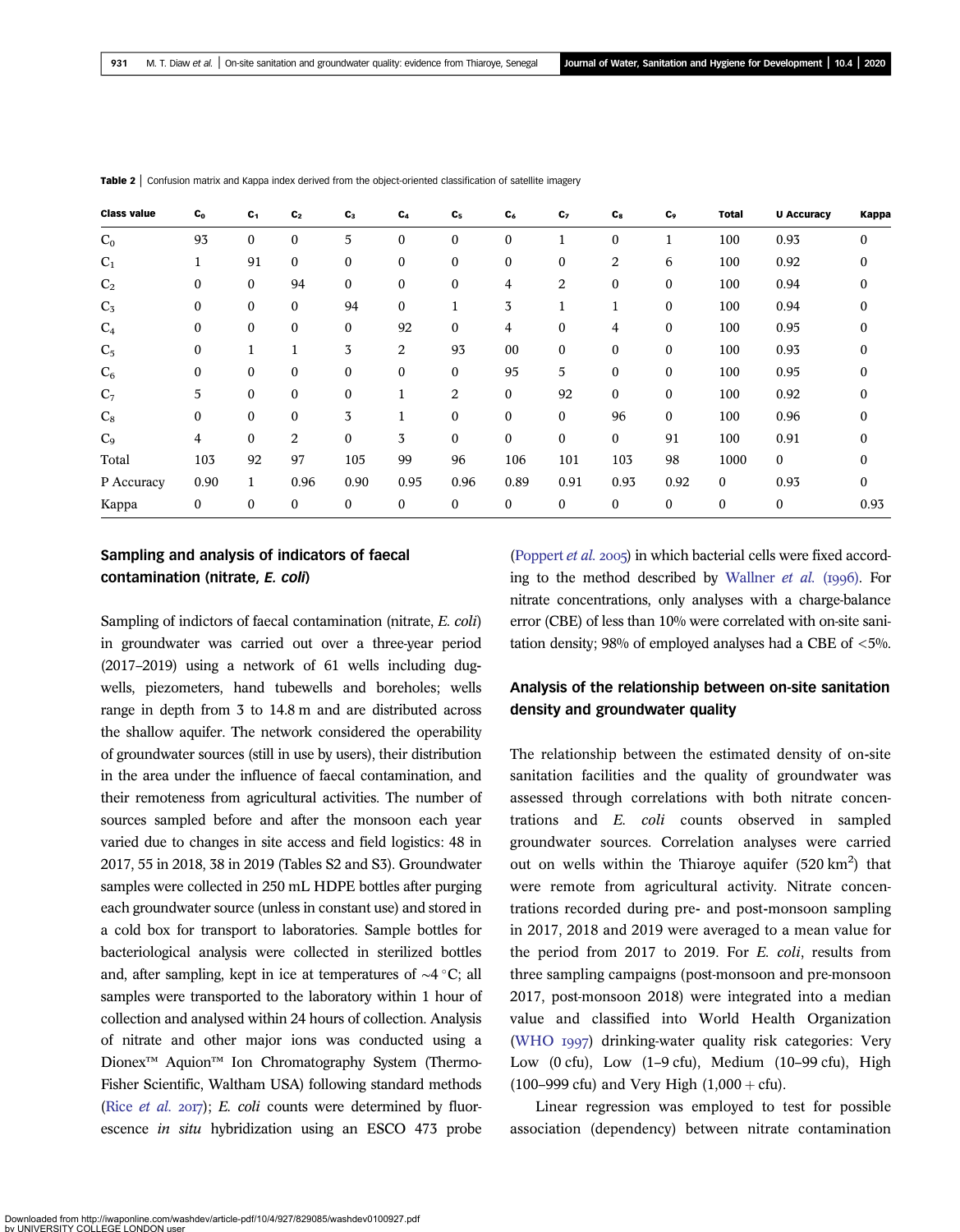(independent variable) and the density of on-site sanitation facilities (dependent variable). A coefficient of determination  $(r^2)$  was used to indicate the strength of the linear regression. For E. coli counts, box plots showing the median, the interquartile range and the 5th and 95th percentile points were also used to assess its relationship to the estimated density of on-site sanitation facilities. Spatially, this comparison related the number of septic tanks and pit latrines in each 9 ha grid (i.e. 9 grids of  $100 \times 100$  m) centered on the sampled waterpoint (i.e. shallow groundwater source).

Ethical considerations

Permission was sought and obtained from the Directorate of Water Resources Management and Planning (i.e. Direction de la Gestion et de la Planification des Ressources en Eau, Dakar) and the UCAD Research Ethics Committee before conducting the study; informed consent was also secured

from owners and users of dug-wells and on-site sanitation facilities in advance of questions posed regarding the type of on-site sanitation employed, user-interface (e.g. squat versus sitting toilet) and frequency of emptying.

### RESULTS

#### Mapping on-site sanitation facilities results

On-site sanitation mapping reveals the density of on-site sanitation facilities per hectare (Figure 2). In total, the analysis identified 253,014 septic tanks over an area of 520 km<sup>2</sup>. Densities of on-site sanitation vary between 1 and 70 septic tanks and pit latrines per hectare  $(100 \times 100 \text{ m})$ , with an average density of 20 per hectare. Cartographic results were validated from ground-truthing [\(Figure 3\(a\)](#page-6-0)) which consisted of a census of the number of houses located within the 10 validation grids distributed over the entire



Figure 2 | Mapped density of on-site sanitation facilities (septic tanks, pit latrines) in the Thiaroye shallow aquifer estimated from Quickbird satellite image (acquired on December 6, 2016) and field surveys (10–17 March 2018); inset map shows the broader geographical context from [Figure 1.](#page-2-0)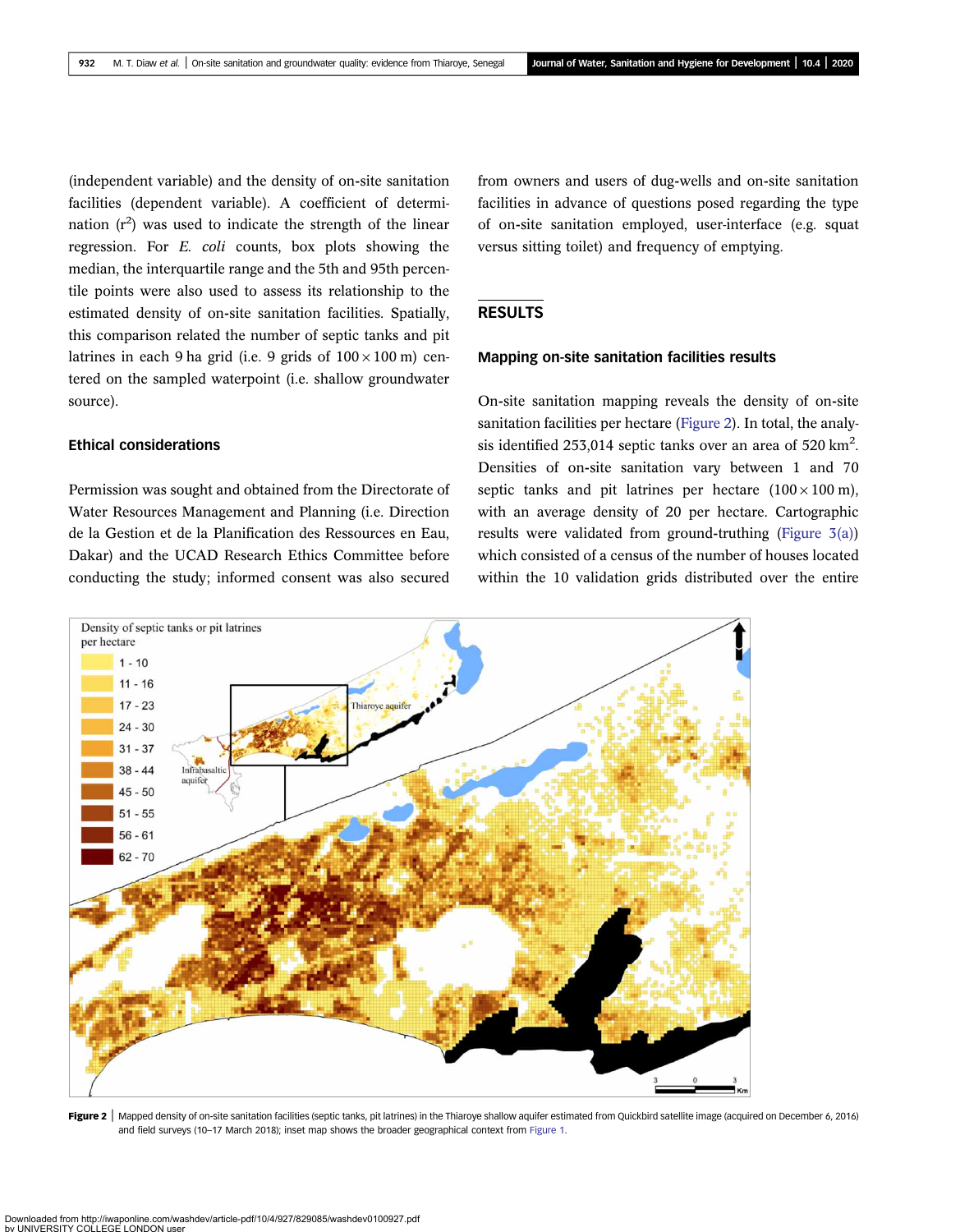<span id="page-6-0"></span>

Figure 3 | (a) Map of validation grids for the estimation of on-site sanitation density from optical satellite imagery; (b) cross-plot of on-site sanitation facilities estimated from remote sensing and observed during ground-truthing surveys (10-18 March 2018) on 200 × 300 m grid.

aquifer surface. Employed validation grid sizes have a rectangular shape of 300 m length and 200 m width (Figure  $3(a)$ ). The results show a strong correlation between the number of on-site sanitation facilities determined from optical imagery and ground-truthing surveys (Figure 3(b)). Analysis of the results reveals that the grids of density of 1 on-site sanitation facility per hectare represent 10% of the total number of grids. Grids of density ranging from 2 to 20 on-site sanitation facilities represent 42% of the total grid size, whereas grids of density ranging from 20 to 70 on-site sanitation facilities account for 47% of the total grid size (Figure S1). Validation results reveal that the

types of on-site sanitation systems encountered are almost entirely (98%) septic tanks. Toilet-user interfaces are mostly squat toilets (72%). Toilets are frequently associated with a shower in the same room or next door and separated by a partition. Validation results by ground-truthing reveal also that residents need to empty their on-site sanitation facilities every three years on average (Table 3).

#### Groundwater quality

Mean nitrate concentrations recorded in 2017, 2018, and 2019 vary considerably in space across the Thiaroye aquifer

|  | Table 3   Distribution and use of types of on-site sanitation facilities in the Thiaroye aquifer |  |
|--|--------------------------------------------------------------------------------------------------|--|
|--|--------------------------------------------------------------------------------------------------|--|

| Valida-tion<br>grid | X [Center of<br>the grid] | Y ICenter of<br>the grid] | <b>District community</b> | <b>Septic</b><br>tanks $(\%)$ | <b>Pit latrines</b><br>(%) | <b>Mean number</b><br>of users | <b>Mean frequency of</b><br>emptying (years) | <b>Emptying by</b><br>truck (%) | <b>Emptying</b><br>manually (%) |
|---------------------|---------------------------|---------------------------|---------------------------|-------------------------------|----------------------------|--------------------------------|----------------------------------------------|---------------------------------|---------------------------------|
| Grid 1              | 238560                    | 1632570                   | Golf Sud                  | 100                           | $\mathbf{0}$               | $10 - 20$                      | 5                                            | 84                              | 16                              |
| Grid 2              | 242530                    | 1634140                   | Djida Thiarove            | 100                           | $\mathbf{0}$               | $10 - 20$                      | 4                                            | 92                              | 8                               |
| Grid 3              | 242790                    | 1633795                   | Medina Gounass            | 97                            | 3                          | $10 - 20$                      | 3                                            | 70                              | 30                              |
| Grid 4              | 244890                    | 1634001                   | Yeumbeul Sud              | 100                           | $\mathbf{0}$               | $10 - 20$                      | 2                                            | 88                              | 12                              |
| Grid 5              | 244793                    | 1631188                   | Thiarove Sur Mer          | 94                            | 6                          | $10 - 20$                      | 2                                            | 54                              | 48                              |
| Grid 6              | 248000                    | 1633700                   | Keur Massar               | 100                           | $\mathbf{0}$               | $10 - 20$                      | 2                                            | 93                              | 7                               |
| Grid 7              | 242790                    | 1633795                   | Keur Massar               | 100                           | $\mathbf{0}$               | $10 - 20$                      | 4                                            | 74                              | 26                              |
| Grid 8              | 257326                    | 1632464                   | Snngalkam                 | 87                            | 13                         | $10 - 20$                      | 3                                            | 52                              | 48                              |
| Grid 9              | 257203                    | 1638573                   | Snngalkam                 | 100                           | $\mathbf{0}$               | $05 - 10$                      | 6                                            | 53                              | 47                              |
| Grid 10             | 2571792                   | 1650341                   | Kayar                     | 97                            | 3                          | $20 - 30$                      | 3                                            | 52                              | 48                              |
| Average             |                           |                           |                           | 98                            | 2                          | $10 - 20$                      | 3                                            | 71                              | 29                              |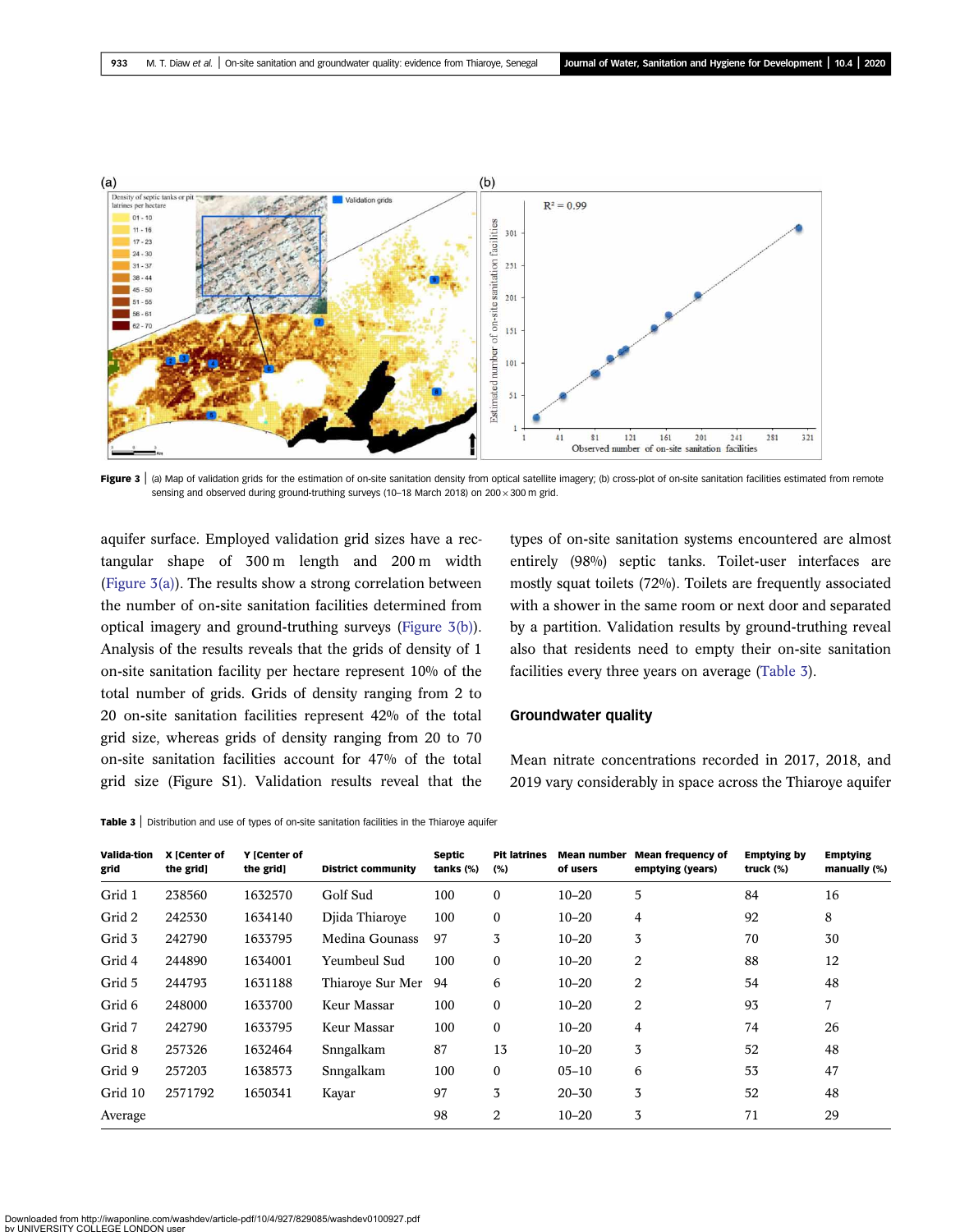<span id="page-7-0"></span>with values ranging from 3 mg/L to in excess of 500 mg/L (Figure  $4(a) - 4(c)$ ). Higher nitrate concentrations are generally observed in the more densely populated areas on the western side of the Cap Vert peninsula underlain by the Thiaroye aquifer. In 32 of the 39 (82%) groundwater sources for which nitrate data are available, nitrate concentrations exceed the World Health Organization's guideline value of 50 mg/L for drinking water (Table S2). Curiously, high temporal variability in mean nitrate concentrations is also observed with a median coefficient of variation of 50%. Median E. coli counts in 61 groundwater sources from 2017 and 2018 for which data are available (Figure  $4(d)$ ) also exhibit high spatial variability with values ranging from 0 and 1,270 E. coli per  $100 \text{ mL}$ ;  $50\%$  of sampled sources showed E. coli counts exceeding the WHO guide value of 0 (Table S3).

### Relationship between on-site sanitation density and shallow groundwater faecal contamination

Groundwater sources with very high nitrate concentrations and E. coli counts generally but not exclusively correspond to areas with very high on-site sanitation densities. In areas where the density of on-site sanitation is lower, there is an associated decrease in nitrate concentrations in sampled groundwater [\(Figure 5\(a\)](#page-8-0)) but no consistent trend in E. coli (Figure  $5(c)$ ). A statistically significant relationship  $(p \times 0.01)$  exists between mean (2017–2019) nitrate concentrations in shallow groundwater sources and on-site sanitation density in which 56% of the variation in nitrate is explained by the fitted regression with on-site sanitation density ( $r^2 = 0.55$ , [Figure 5\(b\)\)](#page-8-0). In contrast, no statistically significant relationship ( $p = 0.42$ ) exists between median



Figure 4 | Distribution of the mean nitrate concentrations (a – in 2019, b – in 2018, c – in 2017) and median E. coli counts (d – from 2017 to 2018) measured in the Thiaroye shallow aquifer of Dakar.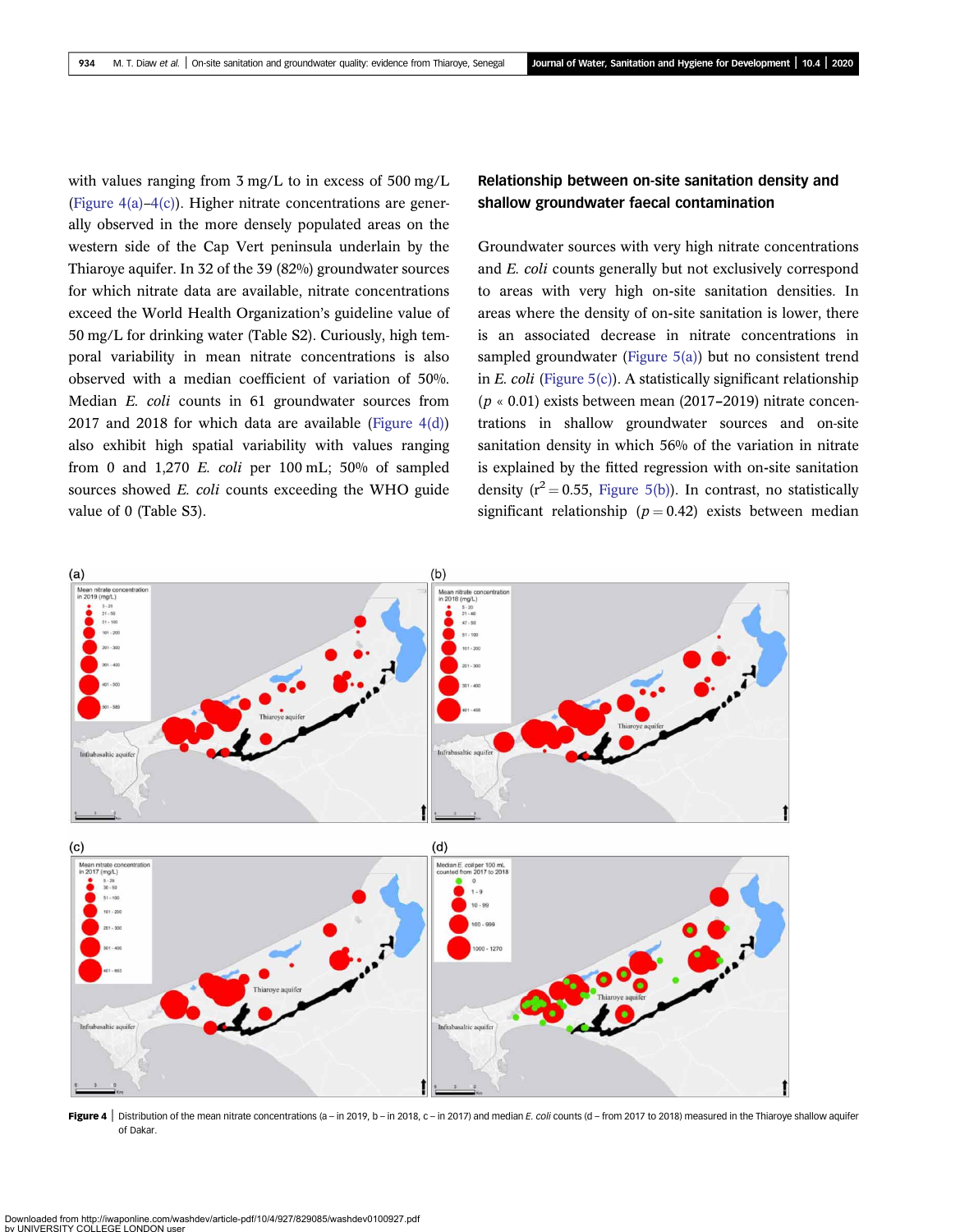<span id="page-8-0"></span>

Figure 5 | Observed mean nitrate concentrations (a - from 2017 to 2019) and median E. coli counts according to WHO categories (c - from 2017 to 2018) in groundwater sources overlain on estimated density of on-site sanitation facilities; (b) linear correlations between these parameters; (d) Boxplots of E. coli count according to [WHO \(1997\)](#page-12-0) drinking-water quality risk categories and density of on-site sanitation facilities. Box boundaries illustrate the 25th and 75th percentiles, the line within the box is the median, and the whiskers are the 10th and 90th percentiles.

E. coli counts and on-site sanitation density  $(r^2 = 0.01,$ Figure 5(c)). Further, grouping values of *E. coli* counts into [WHO \(](#page-12-0) $1997$ ) risk categories (Figure 5(d)) does not identify a general relationship between faecal bacteriological contamination and on-site sanitation density.

### **DISCUSSION**

Previous studies mapping the density of on-site sanitation facilities in urban areas of sub-Saharan Africa have relied upon ground-based surveys over small areas of  $\langle 7 \text{ km}^2 \rangle$ [\(Wright](#page-12-0) et al. 2012; [Nkhuwa](#page-11-0) et al. 2015). Here, we employ an assumption, validated from ground-truthing surveys in Dakar, that each house or dwelling identified from highresolution optical imagery  $(100 \times 100 \text{ m grid})$  possesses an on-site sanitation facility where sewerage does not exist. Object-oriented classification of optical satellite imagery then enabled 253,014 on-site sanitation facilities comprising primarily septic tanks to be mapped over an area of 520 km<sup>2</sup>. This process required a lengthy, painstaking supervision process based on visual photo-interpretations of classified and auxiliary images in which individual grids were checked for the validity of their identification/characterization of the number of dwellings (houses). This study represents one of the first large-scale assessments of the density of on-site sanitation facilities in an African city.

Shallow groundwater across the Thiaroye aquifer of Dakar shows high levels of faecal contamination consistent with previous studies (e.g. [Tandia](#page-12-0) et al. 1999; [Diédhiou](#page-11-0) et al.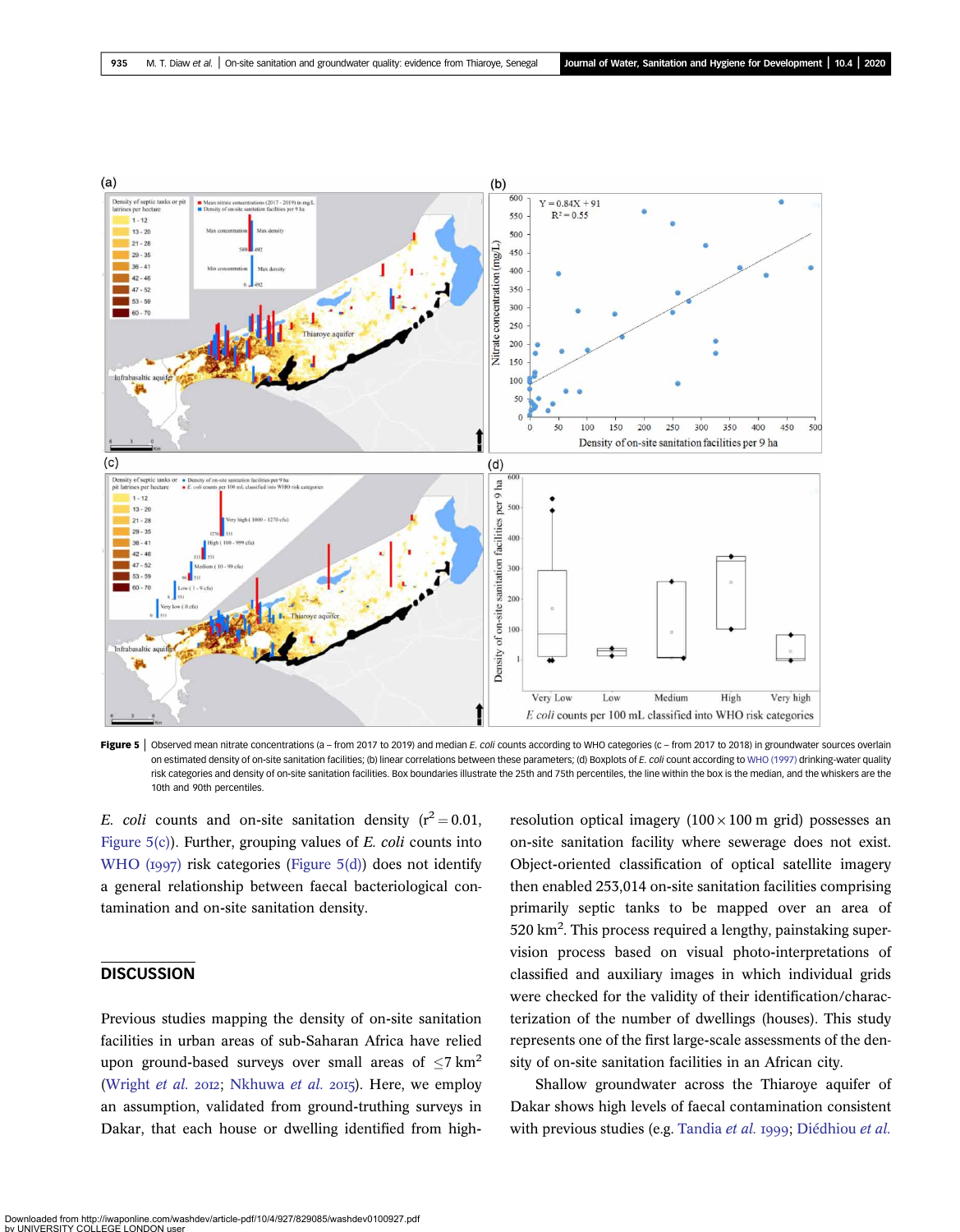2012; [Cissé Faye](#page-10-0) et al. 2019; [Sorensen](#page-12-0) et al. 2020). Despite high levels of contamination, the aquifer remains an important source of water for self-supply due to limited access to piped water. Inter-annual variability in recorded nitrate concentrations in shallow groundwater ([Figure 4\(a\)](#page-7-0)–[4\(c\)](#page-7-0), Table S2) is substantial as indicated by a median co-efficient of variation in mean nitrate concentrations (2017–2019) of 50%. As systematic analytical errors are not expected (all but one analysis of solute concentrations has a CBE of  $\langle 5\%$ ), other factors may explain this variability in nitrate including water-table depth and the risk of episodic flooding of septic tanks; median depth to the water table at sampling locations is 3.3 m despite guidelines specifying a minimum vertical distance of 3 m [\(Gabert](#page-11-0) et al. 2012). E. coli counts (Table S3) and associated drinking-water quality risk categories vary substantially in space and inconsistently with nitrate concentrations. Effluent pathways are expected to differ as faecal bacteria are particles, not true solutes, and often sample different pathways in the subsurface from their source to a receptor such as a pumping well [\(Taylor](#page-12-0) [et al.](#page-12-0) 2004b). The observed correlation association between nitrate concentrations in shallow groundwater and the density of on-site sanitation facilities is statistically significant but moderate, explaining 55% of the observed variation in nitrate. Other factors that may contribute to observed nitrate concentrations include the lithology of the unsaturated zone, septic-tank functionality, household size, and greywater discharges.

The statistically significant association between faecal effluent loading from on-site sanitation and nitrate concentrations suggests that shallow groundwater retains the 'signature' of constant faecal loading from overlying on-site sanitation facilities comprising primarily septic tanks. In Thiaroye area of Dakar, local hydrogeological conditions have, in part, facilitated this. The intergranular nature of the Quaternary sand aquifer including its high effective porosity (∼0.30; [Diedhiou](#page-11-0) 2оп), have promoted accumulation of pollutants over time. This process has been aided by relatively low hydraulic gradients (0.001-0.003; [Cissé Faye](#page-10-0) et al. 2019), driving groundwater flow, that are associated with the cessation of intensive groundwater abstraction from the Thiaroye aquifer due to the excessive faecal contamination. This termination of pumping has reduced sub-horizontal hydraulic gradients in the shallow aquifer, which combined with local boundary conditions for drainage controlled by sea-level, restricts groundwater flow. In addition to seasonal diffuse recharge from rainfall [\(Cissé Faye](#page-10-0) et al. 2019); the widely distributed and constant nature of faecal effluent loading from the vast network of unimproved on-site sanitation facilities comprises an additional diffuse 'recharge' flux.

The moderate, statistically significant correlation between nitrate concentrations in groundwater sources and on-site sanitation density [\(Figure 5\(b\)\)](#page-8-0) provides a rough, empirically derived estimate of the capacity of the Quaternary sand aquifer to attenuate faecal loading. Switching the dependent and independent variables (i.e.  $Y =$  on-site sanitation density;  $X =$  groundwater nitrate concentration), the regression model [\(Figure 5\(b\)\)](#page-8-0) becomes  $Y = 0.66X + 1.75$ . Applying the WHO drinking-water guideline value of 50 mg/L and accounting for the fact that the regression model is for on-site sanitation densities per 9 ha, the linear relationship suggests (with large error) that this threshold nitrate concentration is exceeded where the number of septic tanks (or pit latrines) exceeds  $4 (+4)$  per hectare. Notwithstanding the uncertainty in this estimate, the result suggests that for many areas of the Thiaroye aquifer, particularly to the west in Guédiawaye and Pikine ([Figure 1](#page-2-0)) with the highest density of on-site sanitation facilities, the ability of the Thiaroye aquifer attenuate faecal loading from on-site sanitation has long been exceeded with high nitrate concentrations first detected in the early 1980s. This finding is consistent with the subsequent shift around the year 2000 in the withdrawal of groundwater locally from the Thiaroye aquifer to the importation of groundwater from beyond the Cap Vert peninsula for the water supply of Dakar ([Cissé Faye](#page-10-0) et al. 2019).

Additional work is required to replicate and extend these analyses in other aquifer environments, urban settings, and types of on-site sanitation facilities. As the proportion of dwellers reliant upon on-site sources has risen considerably over the last few decades ([Healy](#page-11-0) et al. 2018), our results provide a tentative marker of a threshold density of on-site sanitation facilities for urban planning and water safety plans with a similar hydrogeological context in lowincome urban and peri-urban areas as well as refugee and IDP (internally displaced peoples) camps dominated by use of on-site water and sanitation facilities. As the finite capacity of the subsurface to conjunctively attenuate faecal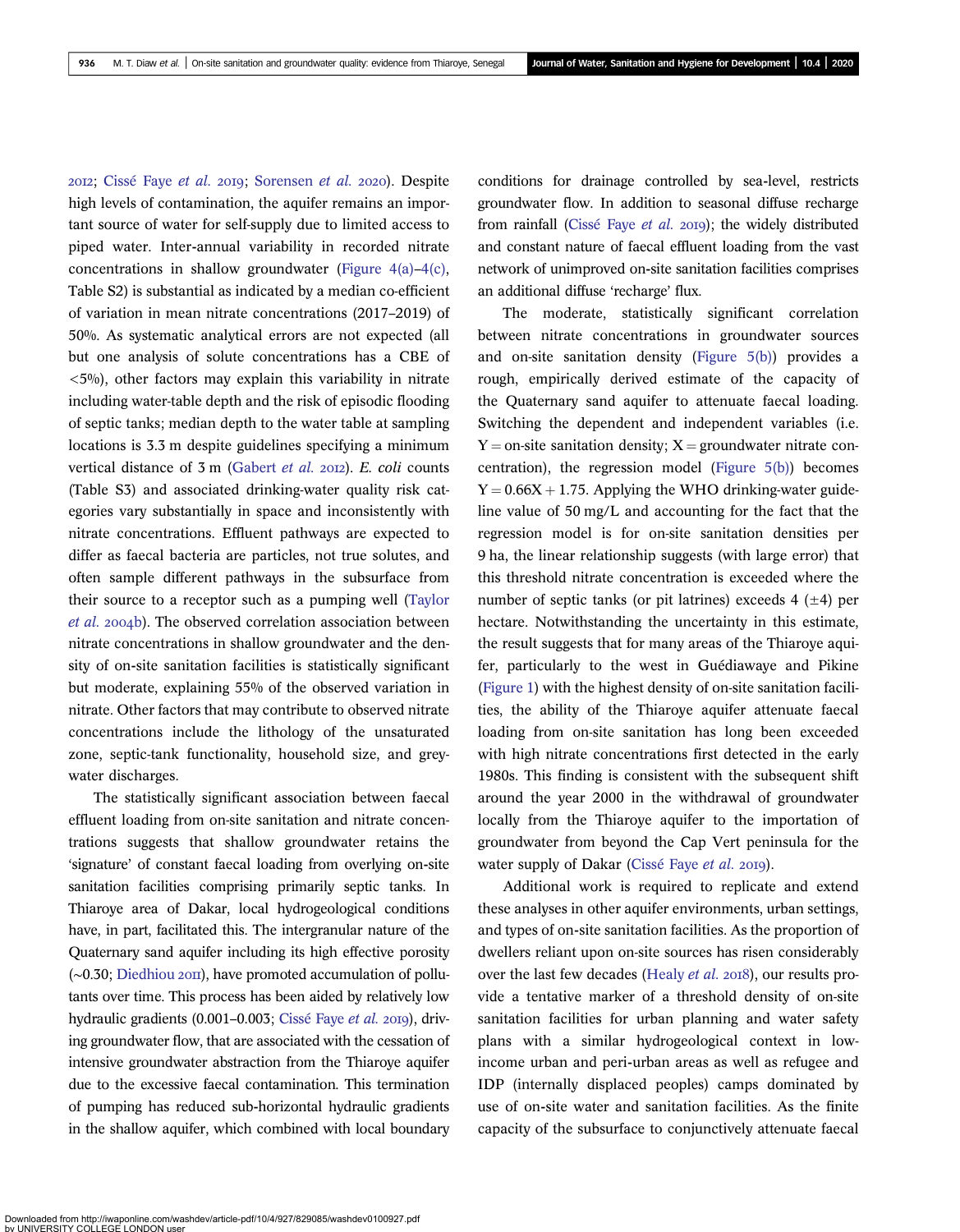<span id="page-10-0"></span>effluent and provide safe water has been exceeded in many areas of the Thiaroye aquifer, sanitation options that will reduce faecal loading to underlying groundwater are restricted to sewerage or on-site dry (no-flush) toilet systems (e.g. earth auger toilet). Recent research in the Thiaroye area [\(Eggleton](#page-11-0) 2018) indicates that implementation of new technological solutions such as dry toilets needs to consider cost, cultural attitudes, and the viability of supply chains to promote uptake by user communities.

### **CONCLUSIONS**

On-site sanitation facilities have been mapped over an area of 520 km<sup>2</sup> in densely populated, low-income areas of Dakar (Senegal) using an intensely supervised, object-oriented classification of optical satellite imagery (QuickBird). Employing the assumption, supported by ground-truthing surveys, that each identified dwelling possesses one on-site sanitation facility, >253,000 on-site sanitation facilities were mapped with densities ranging from 1 to 70 septic tanks or pit latrines per hectare. The density of on-site sanitation facilities comprising primarily septic tanks (∼98%) is correlated with the magnitude of faecal contamination (nitrate) observed in shallow groundwater within unconsolidated Quaternary sands.

The analysis highlights the risk posed by dense networks of on-site sanitation facilities to shallow groundwater quality. Urban areas with high densities of on-site sanitation facilities and associated loading of faecal effluent to the subsurface, exhibit greater faecal pollution from solutes (nitrate). The moderate, statistically significant association between faecal nitrate and the density of on-site sanitation facilities suggests that densities exceeding 4  $(\pm 4)$  septic tanks per hectare in the Thiaroye shallow aquifer pose a risk to human health. As many areas underlain by the Thiaroye aquifer of Dakar have on-site sanitation densities that exceed the threshold, our results highlight the health risk posed by self-supply options employing shallow wells. Replication of the analytical approach employed here to other conurbations in sub-Saharan Africa is recommended to better understand the attenuation capacity of urban aquifer systems in different contexts and to inform use of low-cost sanitation systems restricting faecal effluent.

### ACKNOWLEDGEMENTS

The authors gratefully acknowledge support under the AfriWatSan project funded by The Royal Society (UK) and the UK Department for International Development under the Africa Capacity Building Initiative (ACBI) programme (Ref. AQ140023). Furthermore, the authors gratefully acknowledge the assistance provided by colleagues of the Department of Geology and other members of the project (Pr. Serigne Faye, Mathis Diedhou, Ousmane Coly Diouf, Djim Diongue, Habsatou Tall, Moussa Sow, Alpha Diao and Aissatou Tounkara) during the field investigations and sampling campaigns from 2017 to 2019. The views expressed are not necessarily endorsed by the Royal Society or DFID, which accept no responsibility for such views or information or for any reliance placed on them.

### DATA AVAILABILITY STATEMENT

All relevant data are included in the paper or its Supplementary Information.

### **REFERENCES**

- Adelana, S. & MacDonald, A. M. 2008 Applied Groundwater Studies in Africa. CRC Press, Leiden, Netherlands, pp. 127–148. (IAH selected papers on hydrogeology, 13).
- ANSD 2016 National Census of the Population of Senegal in 2016. Excel sheet 843 rows and 25 columns. National Agency for Statistics and Demography, Dakar, Senegal.
- ARGOSS 2001 Guidelines for Assessing Risk to Groundwater From On-Site Sanitation. British Geological Survey Commissioned Report CR/01/142, p. 97.
- Buss, S. R., Rivett, M. O. & Bemment, C. D. 2005 Attenuation of Nitrate in the Subsurface Environment. Technical Report, 99 pages. Environment Agency Rio House Waterside Drive, Aztec West Almondsbury, Bristol, BS32 4UD.
- Cissé Faye, S., Faye, S., Gaye, C. B., Faye, A. & Wohnlich, S. Risk assessment of rising groundwater level in the Thiaroye suburb zone (Dakar, Senegal). In Proc.of the XXXI IAH Congress on New Approach Characterizing Groundwater Flow, September 2001, Munich. Balkema, Dordrecht, The Netherlands, Vol 2. pp. 1149–1153.
- Cissé Faye, S., Diongue, M. L., Pouye, A., Gaye, C. B., Travi, Y., Wohnlich, S. & Taylor, R. G. 2019 [Tracing natural](http://dx.doi.org/10.1007/s10040-018-01923-8) [groundwater recharge to the Thiaroye aquifer of Dakar,](http://dx.doi.org/10.1007/s10040-018-01923-8) [Senegal.](http://dx.doi.org/10.1007/s10040-018-01923-8) Hydrogeology Journal 27 (3), 1067–1080.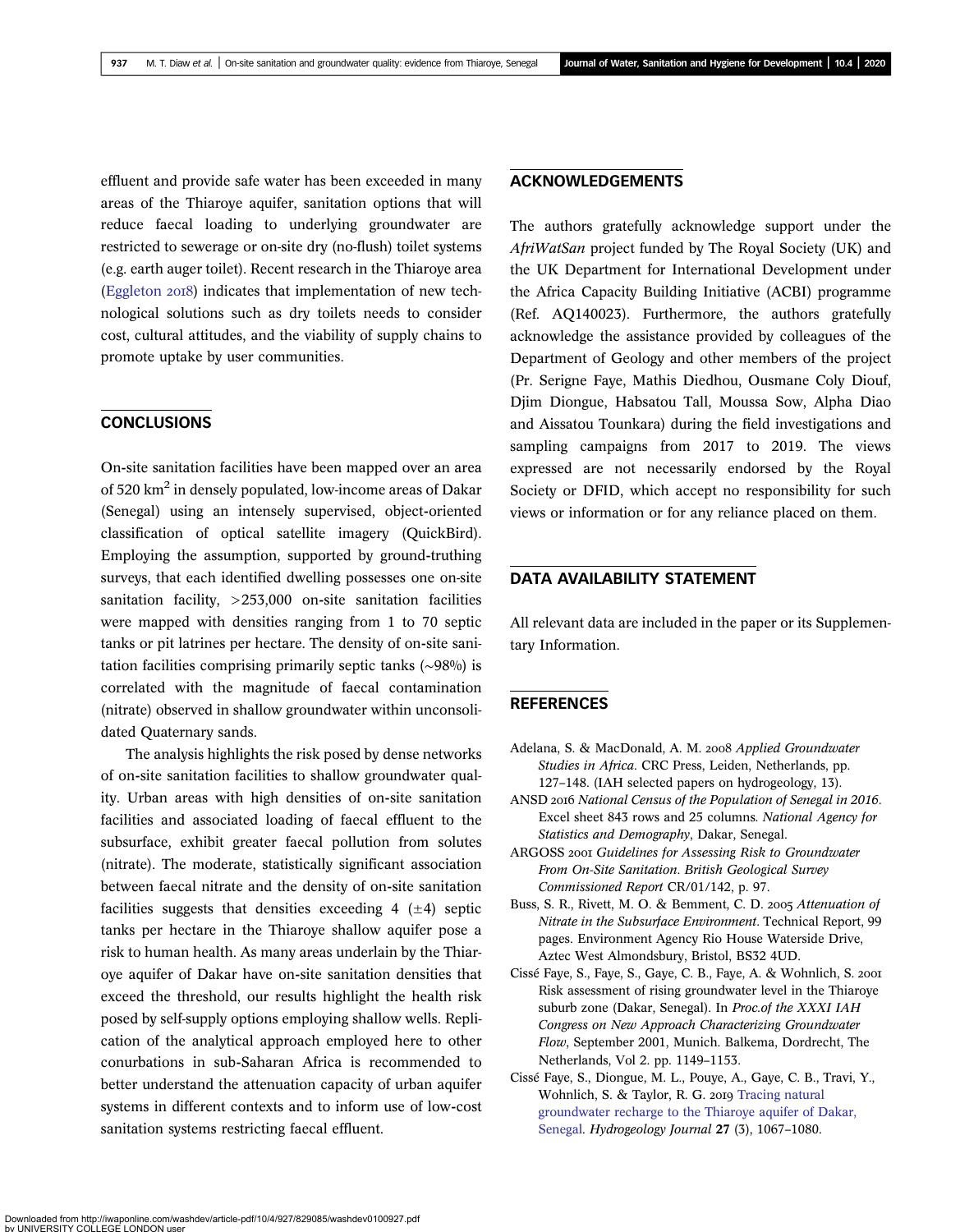- <span id="page-11-0"></span>Comte, J. C., Cassidy, R., Obando, J., Robins, N., Ibrahim, K., Melchioly, S. & Davies, J. 2016 Challenges in groundwater resource management in coastal aquifers of East Africa: investigations and lessons learnt in the Comoros Islands, Kenya and Tanzania. Journal of Hydrology: Regional Studies 5, 179–199.
- Cuthbert, M. O., Taylor, R. G., Favreau, G., Todd, M. C., Shamsudduha, M., Villholth, K. G., MacDonald, A. M., Scanlon, B. R., Kotchoni, D. O. V., Vouillamoz, J.-M., Lawson, F. M. A., Adjomayi, P. A., Kashaigili, J., Seddon, D., Sorensen, J. P. R., Ebrahim, G. Y., Owor, M., Nyenje, P. M., Nazoumou, Y., Goni, I., Ousmane, B. I., Sibanda, T., Ascott, M. J., Macdonald, D. M. J., Agyekum, W., Koussoubé, Y., Wanke, H., Kim, H., Wada, Y., Lo, M.-H., Oki, T. & Kukuric, N. 2019 [Observed controls on resilience of groundwater to](http://dx.doi.org/10.1038/s41586-019-1441-7) [climate variability in sub](http://dx.doi.org/10.1038/s41586-019-1441-7)-Saharan Africa. Nature 572 (7768), 230–234.
- DEW Point and DFID 2009 National Regulations on the Safe Distance Between Latrines and Waterpoints, Final Report. p. 6. DEW Point Enquiry No. A0304.
- Diedhiou, M. 2011 Approche multitraceur géochimique et isotopique à l'identification des sources de la pollution nitratée et des processus de nitrification et dénitrification dans la nappe de Thiaroye. Univ. Cheikh Anta Diop de Dakar, p. 210.
- Diédhiou, M., Cissé Faye, S., Diouf, O. C., Faye, S., Faye, A., Re, V., Wohnlich, S., Wisotzky, F., Schulte, U. & Maloszewski, P. [Tracing groundwater nitrate sources in the Dakar](http://dx.doi.org/10.1002/hyp.8172) [suburban area: an isotopic multi-tracer approach](http://dx.doi.org/10.1002/hyp.8172). Hydrological Processes 26 (5), 760–770.
- Diouf, C. 2012 [Combined uses of water](http://dx.doi.org/10.5897/AJEST12.100)-table fluctuation (WTF), [chloride mass balance \(CMB\) and environ-mental isotopes](http://dx.doi.org/10.5897/AJEST12.100) [methods to investigate groundwater recharge in the Thiaroye](http://dx.doi.org/10.5897/AJEST12.100) [sandy aquifer \(Dakar, Senegal\)](http://dx.doi.org/10.5897/AJEST12.100). African Journal of Environmental Science and Technology 6 (11), 425–437.
- Eggleton, F. 2018 Factors of Demand and Supply Influencing the Uptake of Toilets That Reduce Groundwater Contamination in Peri-Urban Dakar, Senegal. Unpublished MSc Thesis, University College London, UK, p. 96
- Foster, S. & Chilton, J. 2017 [Groundwater management: policy](http://dx.doi.org/10.1201/9781315210025-4) [principles & planning practices. In:](http://dx.doi.org/10.1201/9781315210025-4) Advances in Groundwater Governance (K. Villholth, E. Lopez-Gunn, K. Conti, A. Garrido & J. van der Gun, eds). CRC Press, Boca Raton, FL, pp. 73–95.
- Foster, S., Bousquet, A. & Furey, S. 2018 [Urban groundwater use in](http://dx.doi.org/10.2166/wp.2018.056) Tropical Africa – [a key factor in enhancing water security?](http://dx.doi.org/10.2166/wp.2018.056) Water Policy 20 (5), 982–994.
- Gabert, J., Désille, D., Le Jallé, C., Monvois, J., Frenoux, C. & Guillaume, M. 2012 Choisir des solutions techniques adaptées pour l'assainissement liquide. Eau et Assainissement pour tous. Guides méthodologiques N°4. pS-Eau/PDM/, p. 135.
- Gaye, C. B. & Tindimugaya, C. 2019 [Challenges and opportunities](http://dx.doi.org/10.1007/s10040-018-1892-1) [for sustainable groundwater management in Africa.](http://dx.doi.org/10.1007/s10040-018-1892-1) Hydrogeology Journal 27 (3), 1099–1110.
- Hájek, F. 2012 Object-oriented classifi[cation of Ikonos satellite](http://dx.doi.org/10.17221/4500-JFS) data for the identifi[cation of tree species composition](http://dx.doi.org/10.17221/4500-JFS). Journal of Forest Science 52 (4), 181–187.
- Harman, J., Robertson, W. D., Cherry, J. A. & Zanini, L. 1996 [Impacts on a sand aquifer from an old septic system: nitrate](http://dx.doi.org/10.1111/j.1745-6584.1996.tb02177.x) [and phosphate.](http://dx.doi.org/10.1111/j.1745-6584.1996.tb02177.x) Ground Water 34, 1105–1114.
- Healy, A., Upton, K., Bristow, G., Allan, S., Bukar, Y., Capstick, S., Danert, K., Furey, S., Goni, I., MacDonald, A., Theis, S., Tijani, M. N. & Whitmarsh, L. 2018 Resilience in Groundwater Supply Systems: Integrating Resource Based Approaches with Agency, Behaviour and Choice. Technical report, Cardiff University, UK, p. 51.
- Howard, G., Pedley, S., Barrett, M., Nalubega, M. & Johal, K. [Risk factors contributing to microbiological contamination of](http://dx.doi.org/10.1016/S0043-1354(03)00235-5) [shallow groundwater in Kampala, Uganda.](http://dx.doi.org/10.1016/S0043-1354(03)00235-5) Water Research 37 (14), 3421–3429.
- Kiptum, C. K. & Ndambuki, J. M. 2012 Well water contamination by pit latrines: a case study of Langas. International Journal of Water Resources and Environmental Engineering 4, 35–43.
- Kulabako, N. R., Nalubega, M. & Thunvik, R. 2007 [Phosphorus](http://dx.doi.org/10.1007/s00254-007-0764-0) [transport in shallow groundwater in peri](http://dx.doi.org/10.1007/s00254-007-0764-0)-urban Kampala, Uganda: results from fi[eld and laboratory measurements.](http://dx.doi.org/10.1007/s00254-007-0764-0) Environmental Geology 53 (7), 1535–1551.
- Lapworth, D. J., Nkhuwa, D. C. W., Okotto-Okotto, J., Pedley, S., Stuart, M. E., Tijani, M. N. & Wright, J. 2017 [Urban](http://dx.doi.org/10.1007/s10040-016-1516-6) groundwater quality in sub-[Saharan Africa: current status](http://dx.doi.org/10.1007/s10040-016-1516-6) [and implications for water security and public health.](http://dx.doi.org/10.1007/s10040-016-1516-6) Hydrogeology Journal 25 (4), 1093–1116.
- Mbaka, P. K., Mwangi, J. K. & Kiptum, C. K. 2017 [Assessment of](http://dx.doi.org/10.1080/20421338.2017.1327476) [water quality in selected shallow wells of Keiyo Highlands,](http://dx.doi.org/10.1080/20421338.2017.1327476) [Kenya](http://dx.doi.org/10.1080/20421338.2017.1327476). African Journal of Science, Technology, Innovation and Development 9 (3), 329–338.
- Morella, E., Foster, V. & Banerjee, S. G. 2008 Climbing the Ladder: The State of Sanitation in Sub-Saharan Africa. Technical report. Africa Infrastructure Country Diagnostic (AICD), World Bank, p. 62.
- Nayebare, J. G., Kulabako, R., Owor, M., Campos, L. C., Fottrell, E. & Taylor, R. G. 2020 [WASH conditions in a small town in](http://dx.doi.org/10.2166/washdev.2019.070) [Uganda: how safe are on](http://dx.doi.org/10.2166/washdev.2019.070)-site facilities? Journal of Water, Sanitation and Hygiene for Development 10, 96–110.
- Nkhuwa, D. C. W., Namafe, C. M., Chabwela, H., Phiri, L., Chompolola, A., Mweemba, C. E. & Kabika, J. Groundwater Resource Management in the St. IGRAC, Bonaventure Township, Lusaka, Delft.
- Okotto, L., Okotto-Okotto, J., Price, H., Pedley, S. & Wright, J. Socio-[economic aspects of domestic groundwater](http://dx.doi.org/10.1016/j.apgeog.2015.02.009) [consumption, vending and use in Kisumu, Kenya.](http://dx.doi.org/10.1016/j.apgeog.2015.02.009) Applied Geography 58, 189–197.
- Olago, D. O. 2019 [Constraints and solutions for groundwater](http://dx.doi.org/10.1007/s10040-018-1895-y) [development, supply and governance in urban areas in](http://dx.doi.org/10.1007/s10040-018-1895-y) [Kenya](http://dx.doi.org/10.1007/s10040-018-1895-y). Hydrogeology Journal 27 (3), 1031–1050.
- Olivier, D. W. & Xu, Y. 2019 [Making effective use of groundwater](http://dx.doi.org/10.1007/s10040-018-1893-0) [to avoid another water supply crisis in Cape Town, South](http://dx.doi.org/10.1007/s10040-018-1893-0) [Africa.](http://dx.doi.org/10.1007/s10040-018-1893-0) Hydrogeology Journal 27, 823–826.

Downloaded from http://iwaponline.com/washdev/article-pdf/10/4/927/829085/washdev0100927.pdf by UNIVERSITY COLLEGE LONDON user